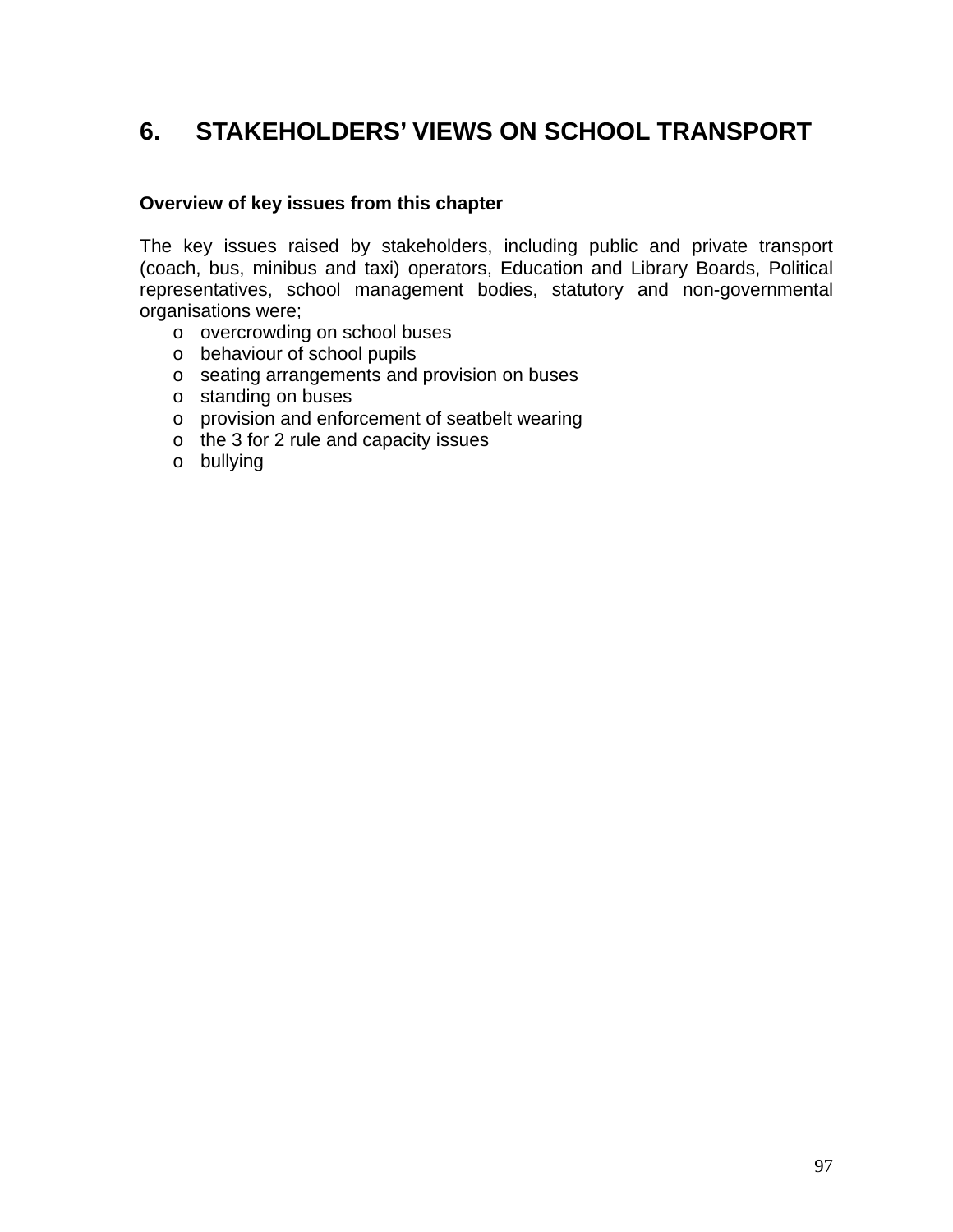## **6.1 Introduction**

This chapter reports on the findings from a survey of stakeholder's views on the school transport system in Northern Ireland. Stakeholders were identified and contacted and questionnaires were distributed electronically. A number of organisations successfully completed and returned the stakeholders questionnaires. A small number of organisations which had been contacted, as they had been identified as organisations with an interest in the travel patterns of young people (Disability Action and The Office of the First and Deputy First Minister), stated that as they were not involved in school transport provision they would not be participating in the survey.. One organisation preferred not to fill in the questionnaire but they sent a copy of a briefing paper they produced covering the area of transport to schools. Three organisations expressed their opinion with regard to the questionnaire but they did not want their identity to be revealed. Three politicians responded to the consultation – Wilson Clyde MLA (Democratic Unionist Party, Antrim), Samuel Gardiner (Ulster Unionist, Upper Bann) and Jeffrey Donaldson MP MLA (Democratic Unionist Party, Lagan Valley). Other political representatives from all parties were asked to complete a questionnaire, but no returns were received. Some information, however, from political parties has been obtained through press releases and party policy statements or manifestos relating to the issue of school travel, namely from Derek Hussey, Ulster Unionist spokesman on education; Sammy Wilson, Democratic Unionist spokesman on education; Tommy Gallagher, SDLP spokesman on education and John Dallat, SDLP MLA for East Derry.

This chapter summarises the findings of the stakeholders' survey and information obtained from directly from statutory bodies, such as the Education and Library Boards and political parties about their various roles relating to or involvement in school transport in Northern Ireland. The key issues identified by transport operators included concerns about behaviour of pupils on buses, while political representatives highlighted concerns about standing, seatbelts and overcrowding on buses. There is limited support for seatbelt provision on vehicles partly as a result of the potential cost, capacity constraints and the need for more vehicles which, if not supplied, would mean pupils are left exposed to other safety risks. A number of private taxi and contract hire minibus operators were approached to be interviewed for this element of the research. A need to include such operators was identified as many have significant involvement in transporting pupils to and from a wide range of schools. The majority of operators refused to be involved in this research, but a small number, however, were happy to be interviewed. These operators did not want their identities revealed.

Security concerns were expressed by two taxi companies and one minibus operator. One taxi firm, which provides transport in the greater Belfast area for a wide range of special schools and a small number of primary school children, did not express any major safety concerns. Issues surrounding the behaviour of some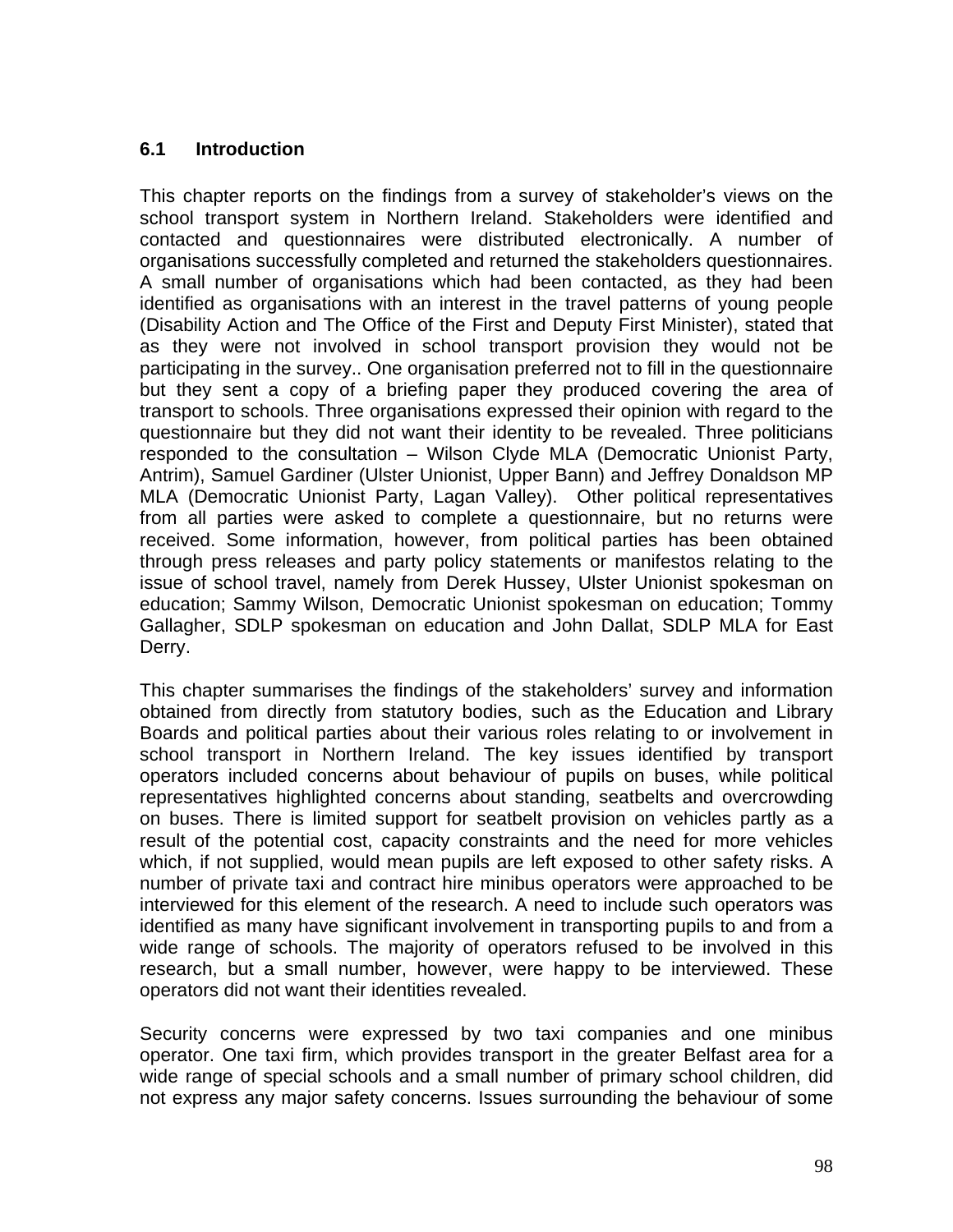pupils in transit were, however, an issue for concern, especially when taxi-sharing amongst pupils who were poorly behaved. This was cited as a major problem in some instances as taxi firms are often employed to transport some of the more volatile pupils. Serious concerns were also expressed about child protection when there is one child with one driver. This, it was stated, is an issue many drivers have problems with when they find themselves with only one child in the vehicle. Many drivers have highlighted the fact that they are left open to 'all sorts of accusations'. This was also a concern for the second taxi operator who participated in the research, and who provides transport in the Lisburn area to Belfast and surrounding outlying schools, especially special schools.

The minibus (contract and private hire) operator which agreed to participate mainly serves schools in the Greater Belfast area, especially special schools with private hire activities for primary and secondary schools when participating in educational visits etc. Behaviour of special school children was felt to be a concern. Instances of bullying, even when an escort is present have been recorded. The operator, however, mainly considered school transport activities to be trouble free and highlighted that strict rules surrounding the wearing of seatbelts are enforced – all children abide by these. Wearing of seatbelts may not always occur during private hire trips, but teachers are present to enforce discipline.

## **6.2 School transport provision**

The provision of school transport in Northern Ireland is undertaken by three key suppliers – the five Education and Library Boards, a vast array of private coach and taxi operators and Translink, through Metro, Ulsterbus and, to a lesser extent NI Railways. It should also be remembered that the ELB's are wholly responsible for the provision of school crossing patrols. As highlighted in Chapter 2, school transport assistance is offered on a restricted basis – to and from the 'nearest suitable school', rather than to the school of choice. Statutory walking distances are applied as a mechanism by which these limited resources are distributed – namely at distances of over 2 miles for children under the age of 11 and over 3 miles for those older than 11 years of age. The exceptions to this rule are children with statements of special educational need, for whom transport assistance is provided irrespective of distance.

The Education and Library Boards commit to providing transport assistance on the basis that

- o The welfare and safety of children and young people are paramount in all decisions
- o The right of parents to exercise choices in accordance with existing legislation is recognised
- o Transport assistance will be provided in the most cost effective and efficient manner, using public transport, board vehicles and contract hire services as appropriate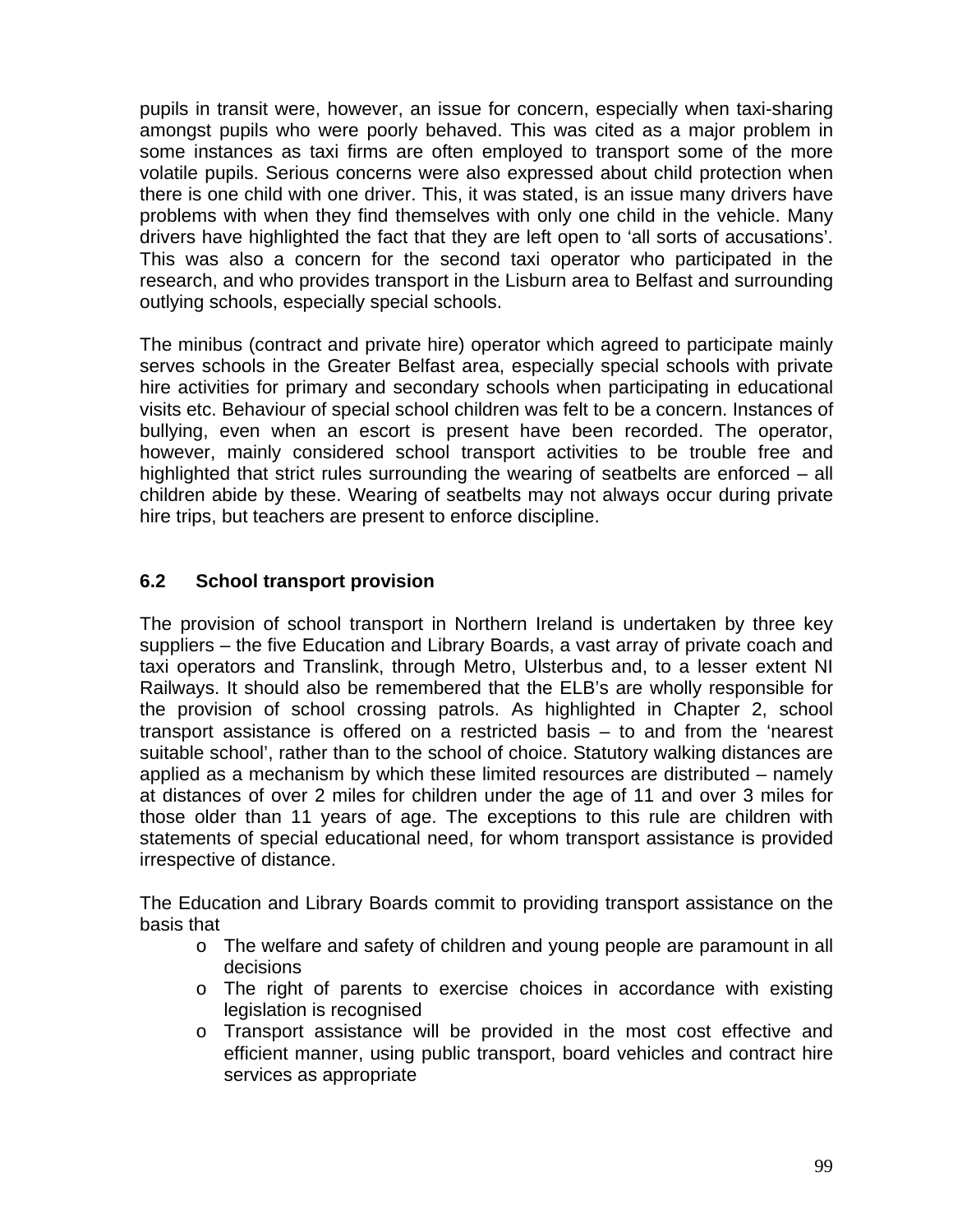- o The boards will exercise a proper duty of care in all aspects of the delivery of the transport service, and will ensure that all staff are carefully recruited and fully trained
- o The boards will ensure that all vehicles and staff engaged in contract taxi, bus or minibus services meet all prevailing regulatory requirements (WELB Policy Statement, 2005).

Moreover, special transport need may arise where a pupil is unable to walk, lives under the qualifying distance from the designated school but is unable to walk safely to that school accompanied by a parent due to an exceptional road safety hazard, is unable to use board or public transport without assistance, has a medical condition or severe learning difficulty as assessed by an educational psychologist, which indicates that special transport arrangements must be made (SELB Policy Statement, 2005). Translink do not provide transport to special schools as board vehicles, taxis and contract hire minibuses cater for all pupils. It was also stated that Translink do not offer the required facilities for special school transport – disabled access, wheelchair lifts and onboard escorts or supervision. The pattern of provision by all five education and library boards includes transport to primary schools, secondary schools, grammar schools and special education schools. Secondary and grammar school transport is largely covered by Translink services where possible, with back up from board vehicles, especially in rural areas where accessibility is an issue. Many instances see board buses connecting with Ulsterbus services to provide adequate transport for pupils in more isolated locations (Mackey, 2005; stakeholders' response, 2005).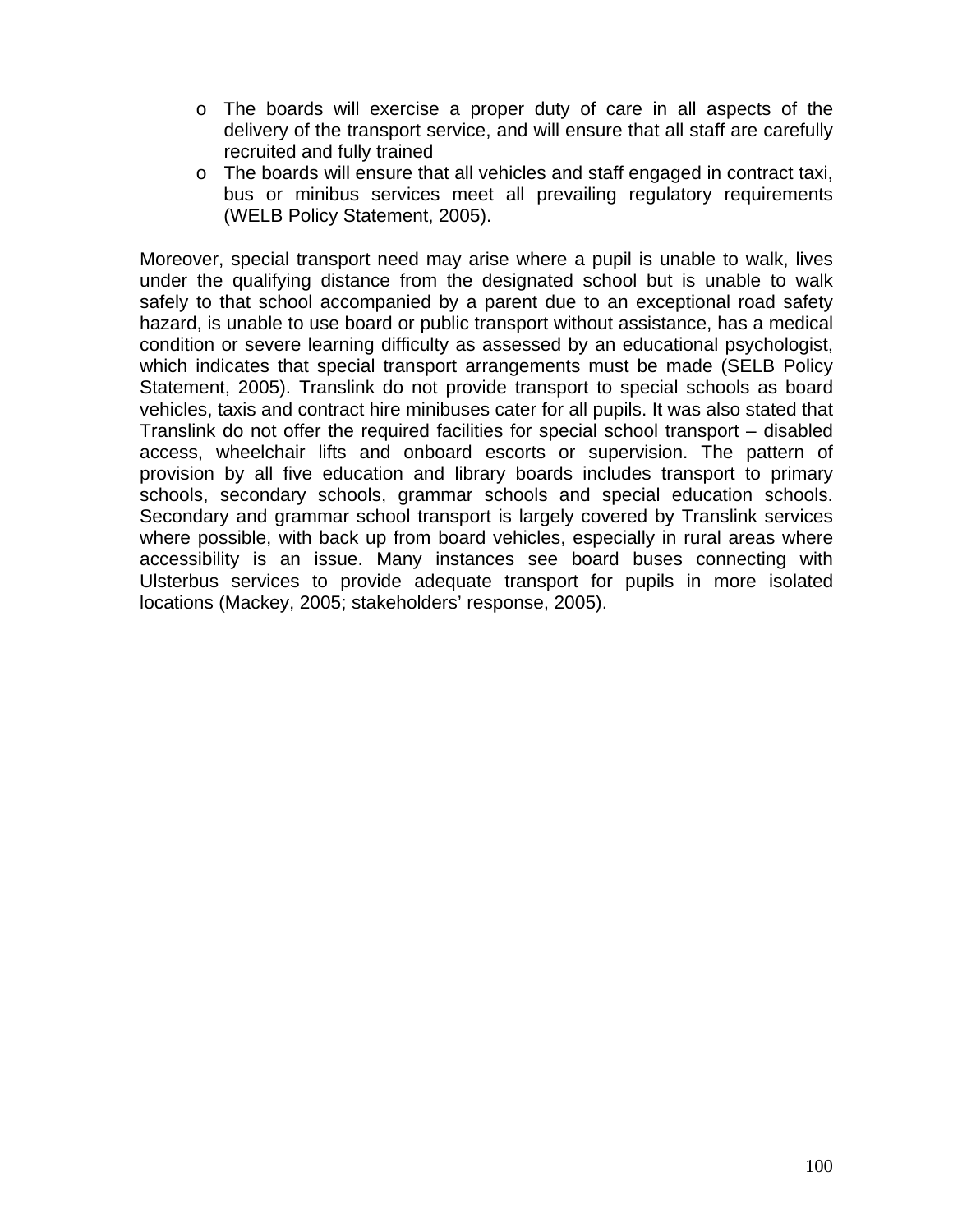| Table 6.1 | <b>Education Board Principles for School Travel</b> |
|-----------|-----------------------------------------------------|
|           | (stakeholders response, 2006)                       |

| Principles relating to walking                                                                                                                                                                                                                                                                                                                  | Principles relating to the provision of                                                                                                                                                                                                                                                                                                                                                                                                                                                                                                                  |
|-------------------------------------------------------------------------------------------------------------------------------------------------------------------------------------------------------------------------------------------------------------------------------------------------------------------------------------------------|----------------------------------------------------------------------------------------------------------------------------------------------------------------------------------------------------------------------------------------------------------------------------------------------------------------------------------------------------------------------------------------------------------------------------------------------------------------------------------------------------------------------------------------------------------|
|                                                                                                                                                                                                                                                                                                                                                 | school bus transport                                                                                                                                                                                                                                                                                                                                                                                                                                                                                                                                     |
| The statutory walking distance is applied, based<br>on the shortest walking route between the door<br>of the pupil's permanent home address and the<br>nearest entrance door of the school                                                                                                                                                      | Where there is no suitable school or schools<br>within statutory walking distance from a pupil's<br>home, the board may provide transport<br>assistance to any suitable school, provided that<br>a board or public transport service to or in the<br>vicinity of that school is already available.                                                                                                                                                                                                                                                       |
| Where there is a suitable school or schools<br>within statutory walking distance from a pupil's<br>home and the pupil attends a school outside<br>statutory walking distance, transport assistance<br>will be provided only where the pupil has been<br>unable to gain admission to every suitable<br>school within statutory walking distance. | The boards will not introduce a new bus route or<br>extend or vary an existing route in a way which<br>would involve additional cost except where the<br>change is necessary to ensure a pupil is not<br>required to walk more than the statutory walking<br>distance. Where a route extension is approved<br>the extension will be linked formally to the<br>transport entitlement of specified pupils. When<br>those pupils no longer require the service, the<br>extension will be discontinued.<br>Where a pupil applies for transport assistance to |
|                                                                                                                                                                                                                                                                                                                                                 | a more distant school in order to complete a<br>course of study leading to GCE A-level<br>qualifications, assistance will be granted only<br>when evidence is provided that no suitable<br>school within statutory walking distance of the<br>pupil's home can offer suitable GCE A-level<br>provision.                                                                                                                                                                                                                                                  |
|                                                                                                                                                                                                                                                                                                                                                 | Transport assistance will not be provided for<br>students who wish to attend a more distant<br>college to undertake a qualification which is<br>available at the nearest college within statutory<br>walking distance of the student's permanent<br>home address.                                                                                                                                                                                                                                                                                        |
|                                                                                                                                                                                                                                                                                                                                                 | Sessional tickets for public transport will be<br>issued to pupils and students who qualify for<br>assistance. These tickets may be used for<br>journeys made each weekday during the<br>academic year (1 <sup>st</sup> September to 30 <sup>th</sup> June)<br>between their home stage and the school or<br>college campus where they are enrolled. The<br>forward journey must be completed before 12<br>noon and the return journey by 6.30pm.<br>Translink may authorise travel outside of these<br>times following a request by the boards.         |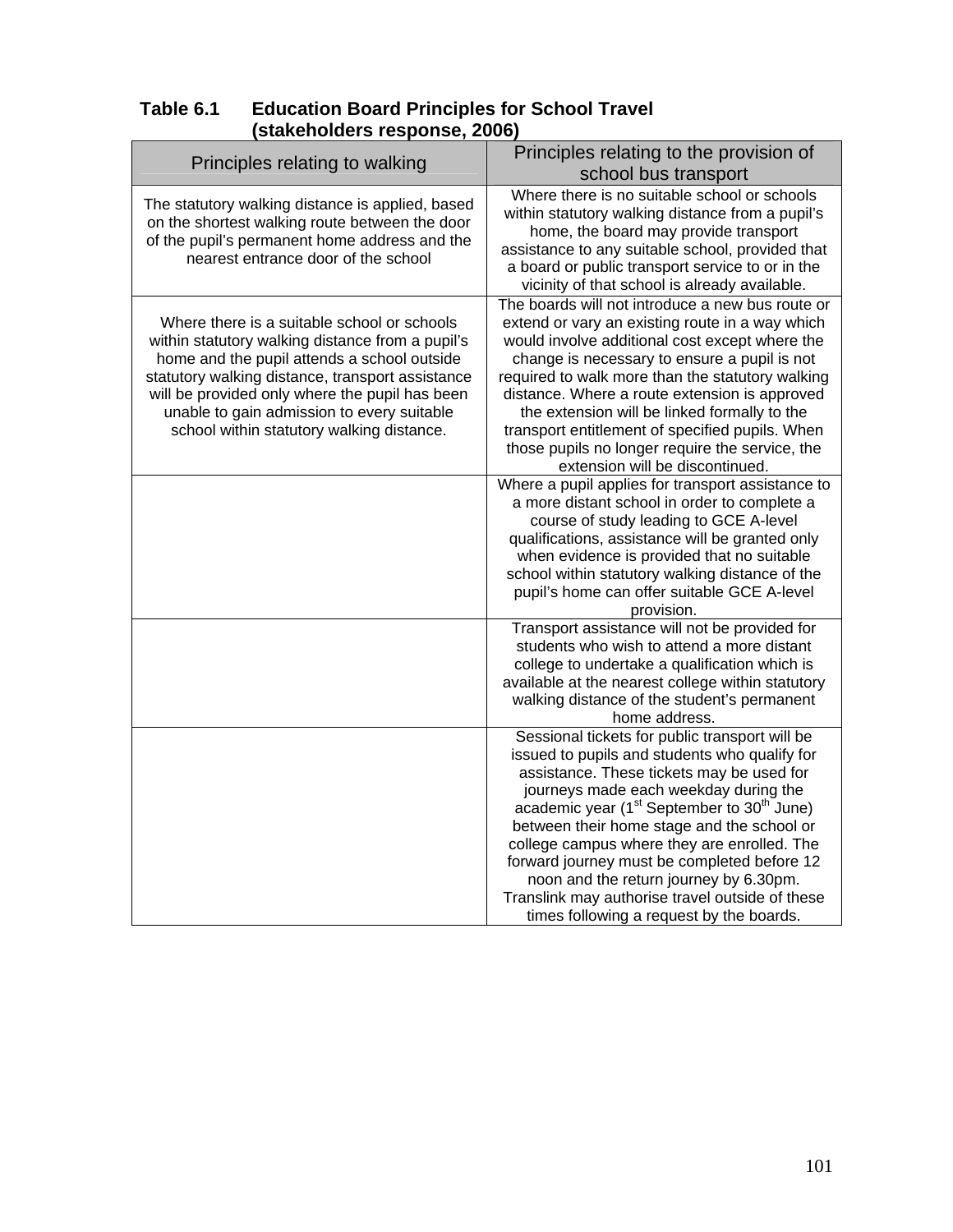|                        | Primary<br>schools | Preparatory<br>schools | Secondary<br>(high)<br>schools | Grammar<br>schools | Special<br>Education<br>schools |
|------------------------|--------------------|------------------------|--------------------------------|--------------------|---------------------------------|
| <b>BELB</b>            | Y                  |                        | Y                              | Y                  | Y                               |
| <b>Classic Coaches</b> | v                  |                        |                                | Y                  | Y                               |
| <b>SEELB</b>           | Y                  |                        | Υ                              | Y                  | Y                               |
| <b>SELB</b>            | Y                  |                        | Y                              | Y                  | Ÿ                               |
| <b>SJ McDowell</b>     | Y                  |                        |                                | Y                  | Ý                               |
| Translink              | Y                  |                        | v                              | Y                  | $\checkmark$                    |
| <b>NEELB</b>           | Y                  |                        | Y                              | Y                  |                                 |
| <b>WELB</b>            | Y                  |                        | Y                              |                    |                                 |
| Belfast Bus company    |                    |                        |                                |                    |                                 |

# **Table 6.2 Schools served by the operators and providers.**

## **6.3 Safety and Home to School Transport**

The operators also provided information on the level and type of service they provide. A vast number of pupils receive transport assistance by ELB bus, Translink service or by private coach and minibus operators. This amounts to

- o 3990 in the Belfast Education and Library Board Area,
- o 22084 in the North Eastern Education and Library Board Area,
- o 19611 in the South Eastern Education and Library Board Area,
- o 26456 in the Southern Education and Library Board Area
- o 25650 in the Western Education and Library Board Area
- o 7054 travelling to Further Education Colleges (Department for Education Schools Census, 2004-2005)

| Service used             | <b>BELB</b><br>area | <b>NEELB</b><br>area | <b>SEELB</b><br>area | <b>SELB</b><br>area | <b>WELB</b><br>area |
|--------------------------|---------------------|----------------------|----------------------|---------------------|---------------------|
| <b>ELB</b> vehicles      | 918                 | 2424                 | 2665                 | 9443                | 12430               |
| Private Hire of P/T      | 264                 | 0                    | 386                  | 50                  | 679                 |
| Translink – bus          | 1952                | 16264                | 13585                | 11847               | 8535                |
| Translink - railway      | 11                  | 528                  | 242                  | 33                  |                     |
| Lough Swilly Bus         | 0                   | 0                    | 0                    |                     | 137                 |
| Taxi                     | 461                 | 628                  | 1122                 | 1205                | 617                 |
| Parents' car             | 16                  | 772                  | 1028                 | 292                 | 72                  |
| Private coach/minibus    | 368                 | 1463                 | 493                  | 3586                | 3066                |
| Strangford/Rathlin ferry | 0                   | 5                    | 90                   |                     |                     |

**Table 6.3 Transport Provision by ELB area (DE School Census, 2004-2005)** 

The private coach operators have a responsibility to comply with legislation requiring the fitting of seatbelts to faster vehicles (up to 63mph) and minibuses. These smaller operators are under strict responsibilities to not permit standing and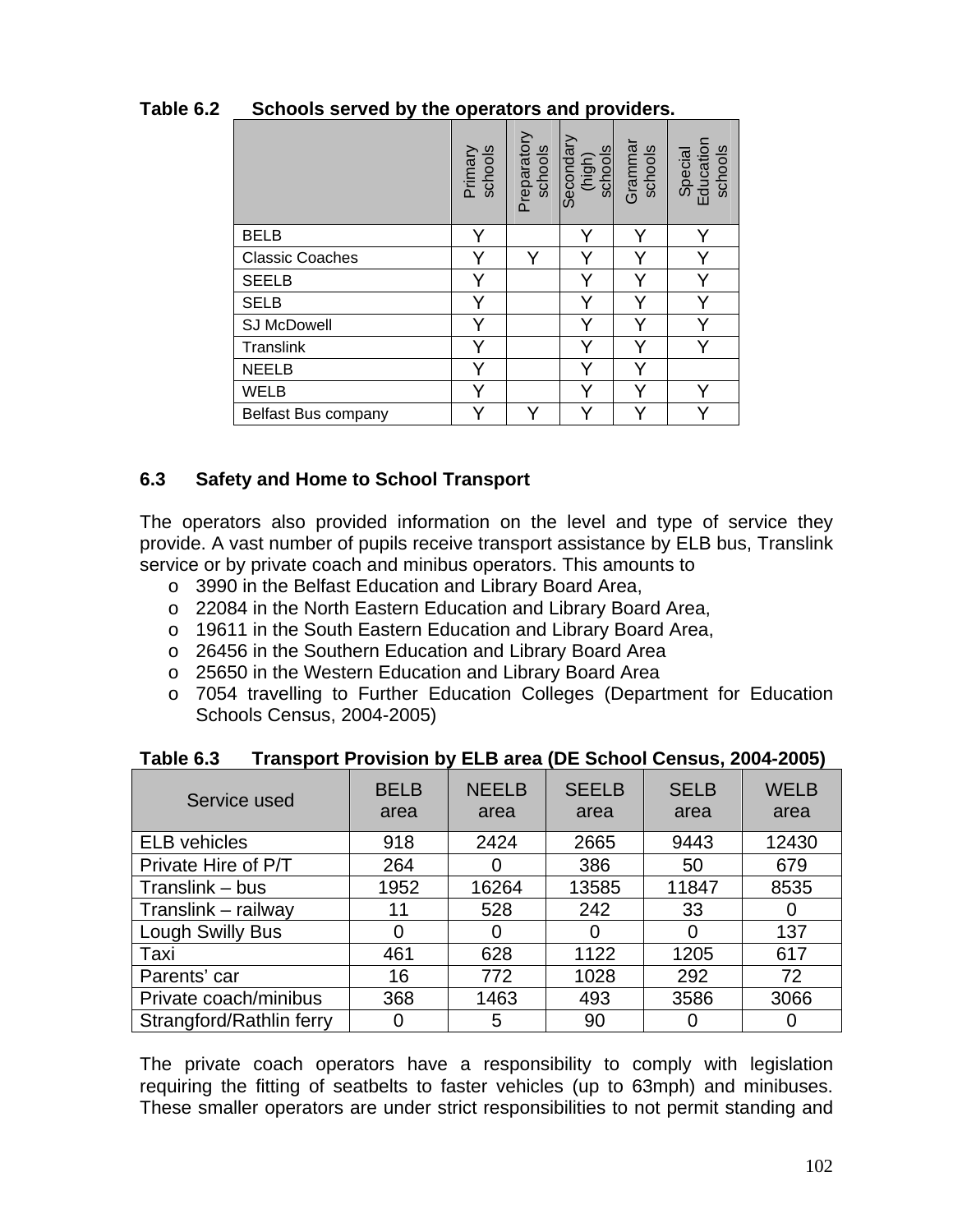to ensure all pupils have available seatbelts. This is shown in the responses – where all private operators which participated and who are contracted to provide school transport are obliged to provide seatbelts where possible within current legislation. The ELB's have stated that they operate in line with the legislation requiring seatbelts to be fitted on smaller minibuses. This is evident in the responses contained in table 6.4 below where seatbelts are mainly provided by ELB's on minibuses in the fleet.

|                                                    | buses<br>provided                        | seats<br>provided   | schools<br>served   | pupils<br>served    | Do you provide<br>seatbelts for<br>pupils?                                                       |
|----------------------------------------------------|------------------------------------------|---------------------|---------------------|---------------------|--------------------------------------------------------------------------------------------------|
| <b>SELB</b>                                        | 176                                      | 6808                | 291                 | 8947                | Yes on some<br>vehicles (mainly<br>minibuses)                                                    |
| <b>BELB</b>                                        | No info<br>provided                      | No info<br>provided | No info<br>provided | No info<br>provided | Yes on some<br>vehicles (mainly<br>minibuses)                                                    |
| <b>NEELB</b>                                       | No info<br>provided                      | No info<br>provided | No info<br>provided | No info<br>provided | Yes on some<br>vehicles (mainly<br>minibuses)                                                    |
| <b>WELB</b>                                        | $237*$                                   | 7450 <sup>**</sup>  | $223***$            | $12603^{\S}$        | 170 board, 1269 sub-<br>contracted buses are<br>seat belted (mainly<br>minibuses). <sup>§§</sup> |
| <b>SEELB</b>                                       | 92 board<br>owned                        | No info<br>provided | $300+$              | 21000+              | Yes on some<br>vehicles (mainly<br>minibuses)                                                    |
| <b>Translink</b>                                   | 1205<br><b>Ulsterbus</b><br>253<br>Metro |                     | Table 6.5           |                     |                                                                                                  |
| <b>Samuel Hughes</b><br><b>T/A Classic Coaches</b> | 3                                        | 139                 | 21                  | No info<br>provided | Yes                                                                                              |
| <b>Belfast Bus</b><br>company                      | 16                                       | 452                 | 10                  | 150                 | Yes                                                                                              |
| <b>McDowell SJ</b>                                 | $100+$                                   | 23000+              | $100+$              | 23354               | Where possible in<br>line with current<br>legislation (on<br>coaches)                            |

**Table 6.4 Service Provision Details** 

\* this figure excludes spares, also 155 sub-contracted and some Translink<br>\*\* this figure excludes apares, also 2182 sub-contracted and some Translink

\*\* this figure excludes spares, also 2182 sub-contracted and some Translink<br>\*\*\* 110 sub-contracted and 91 Translink

110 sub-contracted and 91 Translink

§ 3748 sub-contracted and 9443 Translink, these are Sep 2004 figures and 05/06 returns are not available at time of publication

§§ by March 2006, also refer to Translink for Translink buses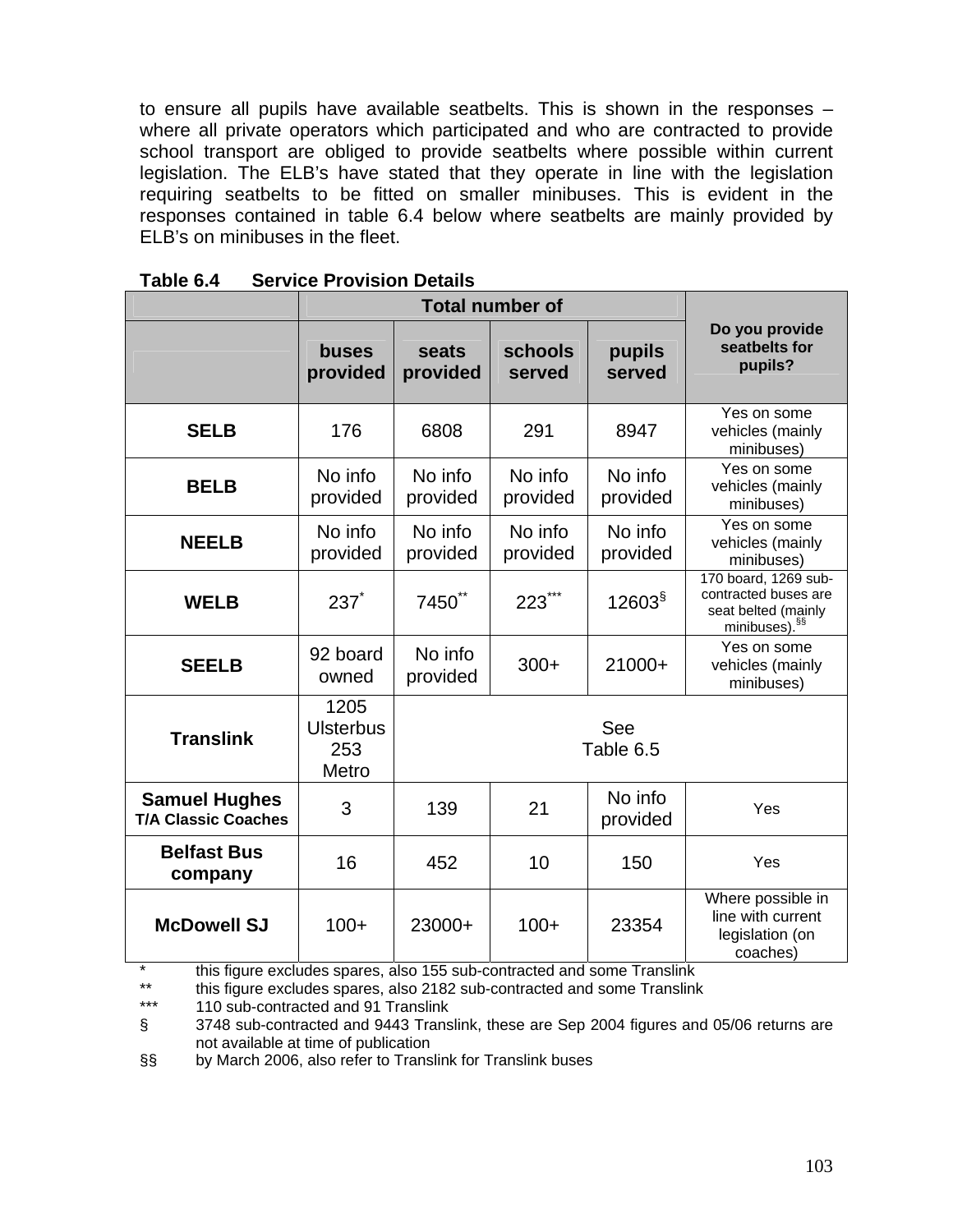In Translink's case, the majority of school buses operated by the company (standard stage carriage buses) are not legally required to have seatbelts fitted and, in any case, as the company stated in their response, there is no legislation to enforce the wearing of these on coaches that have them fitted. The position of the operator of Metro and Ulsterbus is that they meet the legal requirements regarding load factors, capacities and the provision of seatbelts (see table 6.5). Furthermore, Translink state that they have 'maintained an excellent safety record; the safety of all passengers, an especially scholars, remains Translink's top priority' (stakeholders' response, 2006). Translink have also indicated that travel by bus is about 10 times safer than travelling by car and that the safety risk to pupils travelling by bus is low.

<span id="page-7-0"></span>

| <b>Seats Provided</b>                                                                                                                                                                                                                                                                                                                                                                                        | <b>Schools Served</b>                                                                                                                                                                                                                                                                      | <b>Pupils</b><br><b>Served</b>                                                                                                                                                                                                                                                                                                      | Do you provide seatbelts<br>for pupils?                                                                                                                                                                                                                                                                                                                                                                                                                                                                                                                                                                 |
|--------------------------------------------------------------------------------------------------------------------------------------------------------------------------------------------------------------------------------------------------------------------------------------------------------------------------------------------------------------------------------------------------------------|--------------------------------------------------------------------------------------------------------------------------------------------------------------------------------------------------------------------------------------------------------------------------------------------|-------------------------------------------------------------------------------------------------------------------------------------------------------------------------------------------------------------------------------------------------------------------------------------------------------------------------------------|---------------------------------------------------------------------------------------------------------------------------------------------------------------------------------------------------------------------------------------------------------------------------------------------------------------------------------------------------------------------------------------------------------------------------------------------------------------------------------------------------------------------------------------------------------------------------------------------------------|
| Because of the nature of<br><b>Translink operations</b><br>whereby school pupils<br>travel on dedicated<br>school buses and<br>ordinary service buses<br>there is no definitive<br>number of school seats<br>allocated to school<br>pupils. Each passenger<br>has an entitlement to<br>travel and therefore<br>buses are allocated to<br>routes so as to operate<br>within policy and legal<br>requirements. | 433 named<br>schools served in<br>the Ulsterbus area<br>and 78 named<br>schools served in<br>the Metro Area.<br>However this does<br>not take account of<br>school pupils who<br>board scheduled<br>service buses, pay<br>cash fare and who<br>do not specify their<br>destination school. | Translink have<br>issued a total of<br>61,496 passes.<br>These are for pupils<br>who are entitled to<br>free school transport<br>and to those non<br>entitled pupils who<br>have purchased a<br>Translink pass.<br>This figure does not<br>take account of<br>pupils who tender a<br>cash fare on board<br>the bus as<br>described. | Buses by their manufacture<br>and design are not required<br>to have seatbelts fitted.<br>This is the norm for urban<br>bus operation throughout<br>the UK.<br>Coaches built after 1998<br>have seatbelts fitted at<br>manufacture. Therefore<br>those vehicles in our fleet<br>which are of a coach design<br>do have seatbelts whereas<br>the rest of our fleet do not.<br>If by nature of the duty rota<br>a coach type vehicle is<br>operating on a service<br>which carries school pupils,<br>then seatbelts are present.<br>However there is no<br>legislation to compel the<br>wearing of these. |

**Table 6.5 Information about Translink school services** 

At least 61,496 pupils (with free passes) and possibly up to 65,000 pupils travel to and from school by Translink services daily in 1458 buses. This translates into an average load factor of 45 pupils per bus at any one time, but does not indicate the dangers of and frequent occurrences of overcrowding on some services. As Translink, itself admits many pupils travel on scheduled service buses, placing capacity pressures on some routes.

# **6.4 Safety and Security**

As discussed earlier in Chapter 2, the recent rise in costs of home to school transport has been attributed to the rising cost of public transportation provided by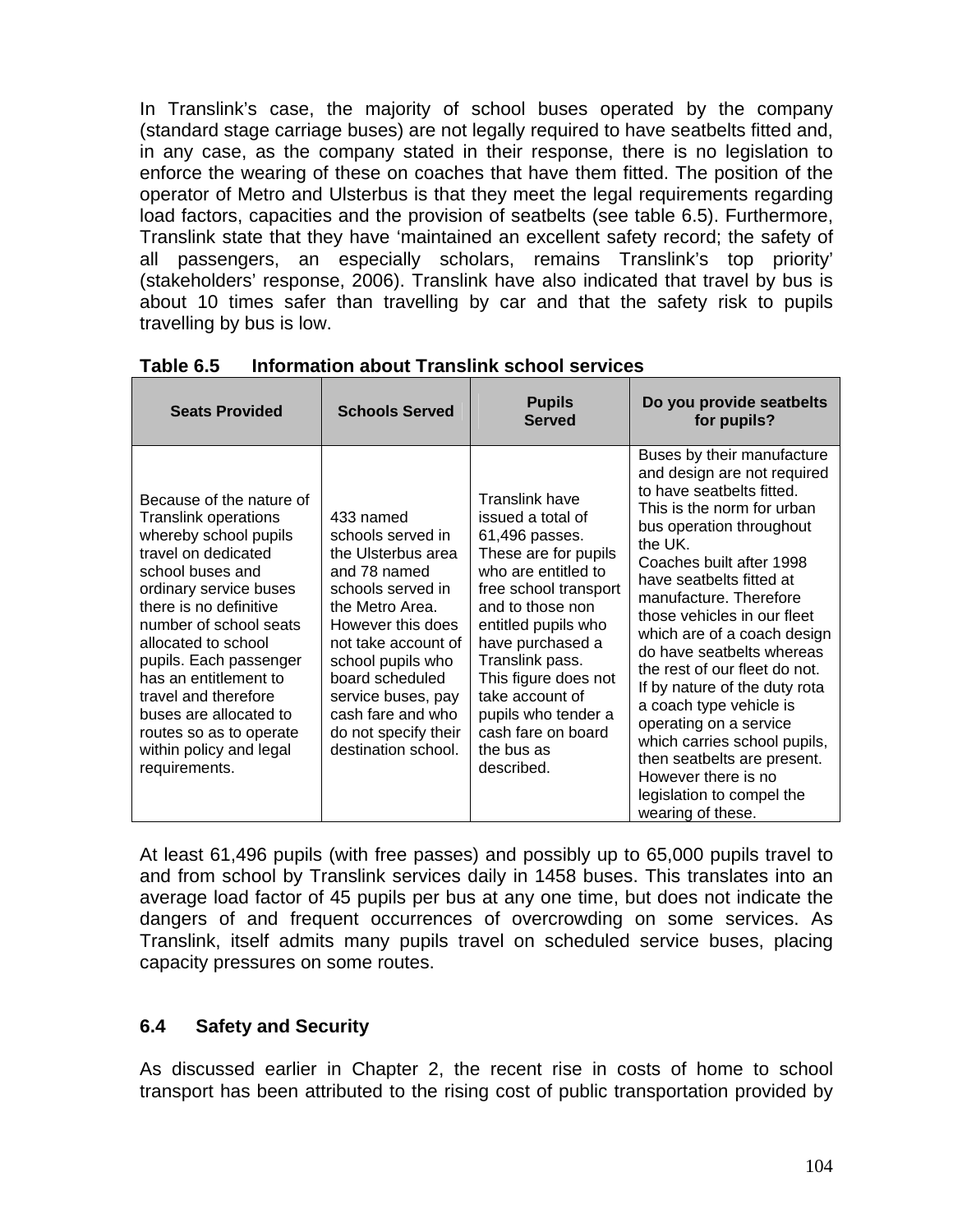Translink and private taxi hire. Politicians and pressure or interest groups have, as result, expressed severe concerns about overcrowding and behaviour on Translink services. This has, however, been overshadowed by the impending cost of providing seatbelts for all and increasing the number of buses on the roads accordingly. Sammy Wilson MP MLA, Democratic Unionist Party Education Spokesman has stated that the cost of providing home to school transport could double if pupils were compelled to wear seatbelts – "the reaction's going to be 'yes, we'll have this gold-plated transport system, but we can't afford it for as many youngsters'…therefore we start looking for ways at tightening the criteria and that means that youngsters who currently get a bus to school will not get one." (DUP, 2005). It could, according to Mr Wilson, cost up to £50 million to implement the law and he fears that the Government could use this as an excuse to scrap free transport altogether. East Derry SDLP MLA John Dallat states that he believes "in this day and age children should not be standing while making lengthy journeys to school…the issue of seat belts should not be an economic argument". Furthermore, Tommy Gallagher, SDLP MLA for Fermanagh and South Tyrone and the party's Education Spokesman expressed concern in 2002 about the Southern Education and Library Board's decision to end concessionary transport to pupils living within the statutory walking distance to their nearest school – "the decision poses a serious danger to children who as a result will have to walk the roads to get to school. It is especially unfair to families in rural areas where the school bus service is, to say the least, unsatisfactory". Wilson Clyde MLA stated that school transport must and should be provided for all school children but it must be made as safe as possible with each child having its own seat and seatbelt. Ulster Unionist Party Education Spokesman, Derek Hussey has stated that the "financial implications of fitting seatbelts on school buses must be fully examined…we cannot afford to take risks with children's safety and this whole area must be addressed now" (UUP, 2005).

According to Wilson Clyde MLA (DUP representative for Antrim Borough), there should not be any children standing which is a very dangerous position to be in should the bus have to stop very quickly. Concerning bullying and behaviour, he suggested this would not happen if a conductor was employed on all school buses who would be responsible for ensuring that the children all wear their seatbelts and also ensuring that they all behave properly while they travel. Furthermore, it was Mr Clyde's belief that it is impossible for the driver to carry out these important duties. School transport for all school children is or should be the safest form of transport and is also environmentally friendly cutting out the many private vehicles having to transport children to school and also makes it more suitable for parents who do not have their own transport. They said "Our future is in our children and it is of the utmost importance that all efforts are made to protect them while they are being educated".

This is a serious concern and Translink have expressed concern about the possibility of not being able to carry as many pupils if seatbelts and capacity reductions were introduced with the result that pupils are left at the side of the road thereby creating more potentially serious safety concerns. The safety concerns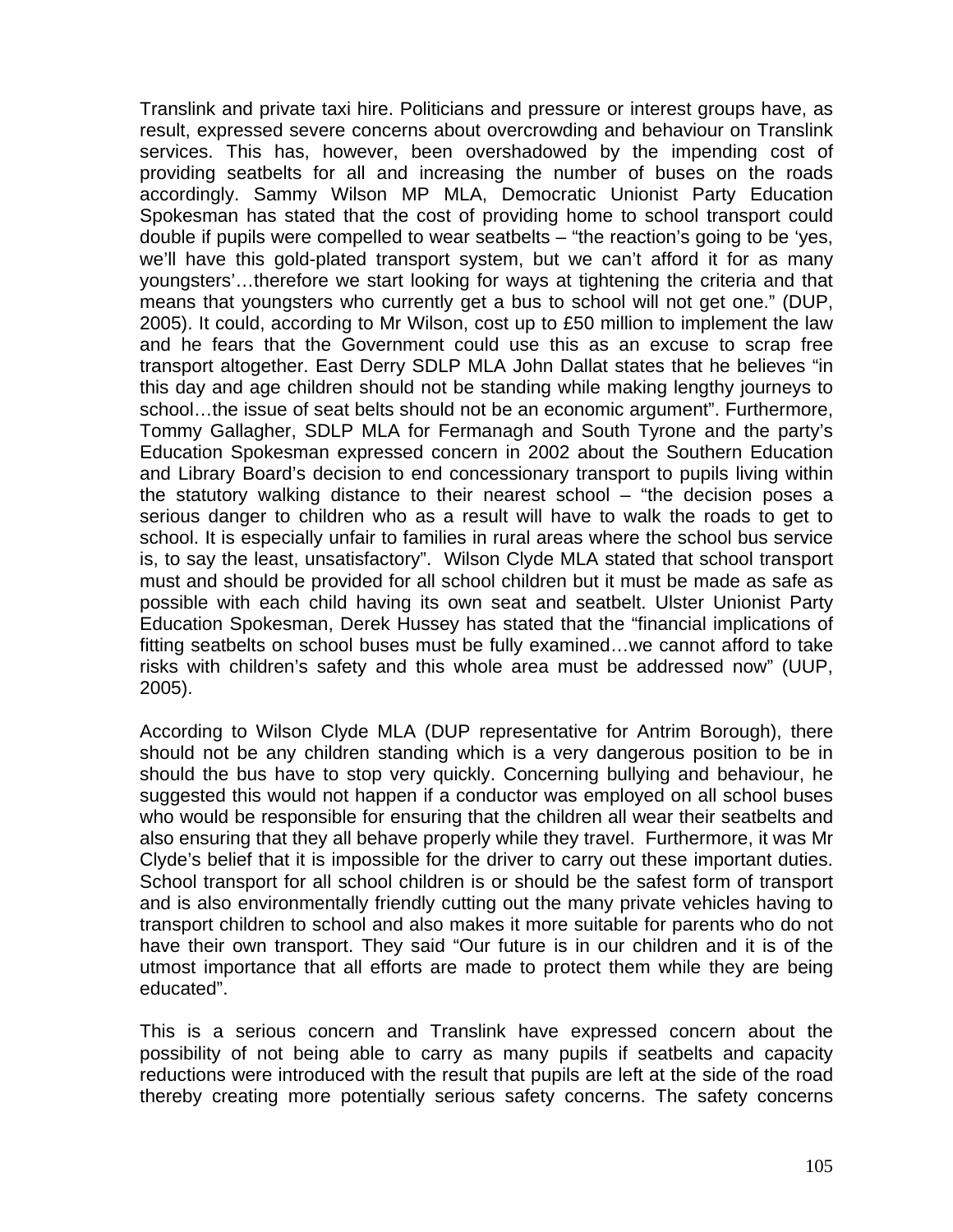expressed by many stakeholders are focused on seating arrangements, seat belt provision, overcrowding, bullying and supervision. In terms of the safety issues surrounding school transport, the remaining participants of the survey shared more or less all the aspects given in Table 6.6 below. Serious concerns are highlighted by operators, politicians and other interested parties. The key issues of concern appear to be safety issues of seatbelts, the 3-for-2 rule and overcrowding. Many of the stakeholders felt that these are the three aspects of school transport that need to be addressed most urgently. Moreover, the same stakeholders felt that, on addressing these key safety concerns, behaviour and bullying would improve as a result. The Western Education and Library board provided the following information as the ELB responsible for the largest and most rural area of the Province.

|                                                        | 2004/5<br><b>School Year</b><br>Available<br>seats | 2005/6 School<br>Year<br>Available seats | $\%$<br><b>Difference</b> |
|--------------------------------------------------------|----------------------------------------------------|------------------------------------------|---------------------------|
| <b>Board Buses - Belted</b>                            | 3342                                               | 4071                                     | 22                        |
| <b>Board Buses - Unbelted</b>                          | 4670                                               | 3941                                     | $-16$                     |
| Private Bus Hire - Belted                              | 1380                                               | 1350                                     | $-2$                      |
| Private Bus Hire - Unbelted                            | 1906                                               | 1560                                     | $-18$                     |
| <b>Total Availability (Private bus Hire)</b>           | 3286                                               | 2910                                     |                           |
| % Availability now Belted (Private Hire)               | 41.99                                              | 46.39                                    |                           |
| <b>Ulsterbus - Unbelted</b>                            | 9444                                               | 9444                                     | 0                         |
|                                                        |                                                    | (Approx)                                 |                           |
| Belted availability (Total Board and<br>private hire)  | 4722                                               | 5421                                     | 15                        |
| Unbelted availability (Total - including<br>Translink) | 16020                                              | 14945                                    | $-7$                      |
| <b>Total Availability</b>                              | 20742                                              | 20366                                    | $-2$                      |
| % Availability Now Belted (All)                        | 22.76                                              | 26.61                                    |                           |

**Table 6.6 Cost Information from WELB (stakeholders' response, 2006)** 

|                                                      | <b>Pupils</b><br>Transported | <b>Seats</b><br>Available | Cost/Day  | Cost/Pupil  |
|------------------------------------------------------|------------------------------|---------------------------|-----------|-------------|
| Private Bus Hire - Belted                            | 930                          | 1350                      | £2,470.35 | £2.65       |
| Private Bus Hire -<br><b>UnBelted</b>                | 2080                         | 1560                      | £2,815.90 | £1.35       |
| Private Bus Hire -<br>UnBelted (not 3 for 2)         | 543                          |                           |           |             |
| Additional cost to put a<br>belt on pupils           |                              |                           |           | £1.30       |
| Cost/Annum to belt every<br>pupil currently unbelted |                              |                           |           | £513,760.00 |

The cost of providing a seatbelt for every pupil in the Western Education and Library Board area is £1.30 more per pupil than if not provided with a seatbelt. This may not seem like a lot, but would cost a total of over £500,000 annually in one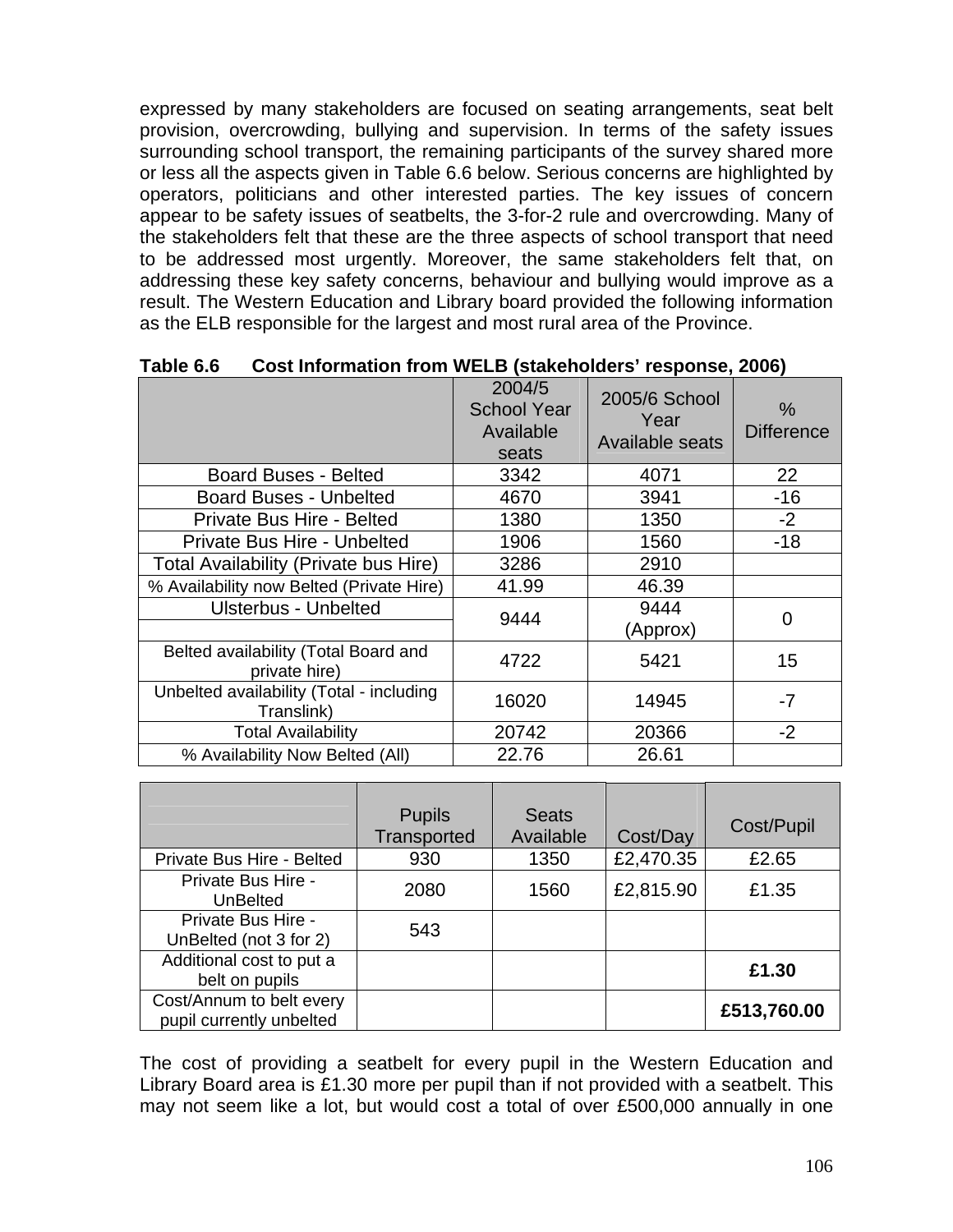board area alone. The annual cost of implementation of seatbelts for all pupils would be immense. Translink also highlighted the fact that they have a fleet of buses reseated from 53 to 62 or 65 seats for school duties and that they are currently piloting a programme of reseating their fleet of older express coaches from 53 seats to 69 seats.

#### **Figure 6.1: Translink prototype vehicle for use on school duties**



 This vehicle has been fitted with seats to ensure no pupils are standing while on the bus. Translink state that initial trials are being carried out in the Ballymena area (at February 2006). Solutions such as this have been mooted as possibilities to be rolled out across the province.

Translink stated that they have concerns about behaviour and bullying on their buses. They feel that the current school bus model, 'while not perfect, provides a good basis on which to build a better school bus operation' (stakeholders' response, 2006). Issues of overcrowding, seating, standing, seatbelts and the 3-for-2 rule are not considered as serious by Translink and they stated they operate safely and satisfactorily within the legal parameters. The private coach operators who participated, and who are required to operate under strict legislation governing seating and seatbelts, had many more concerns surrounding behaviour and bullying as well as seatbelts, standing, seating and the 3-for-2 rule (see table 6.4 below).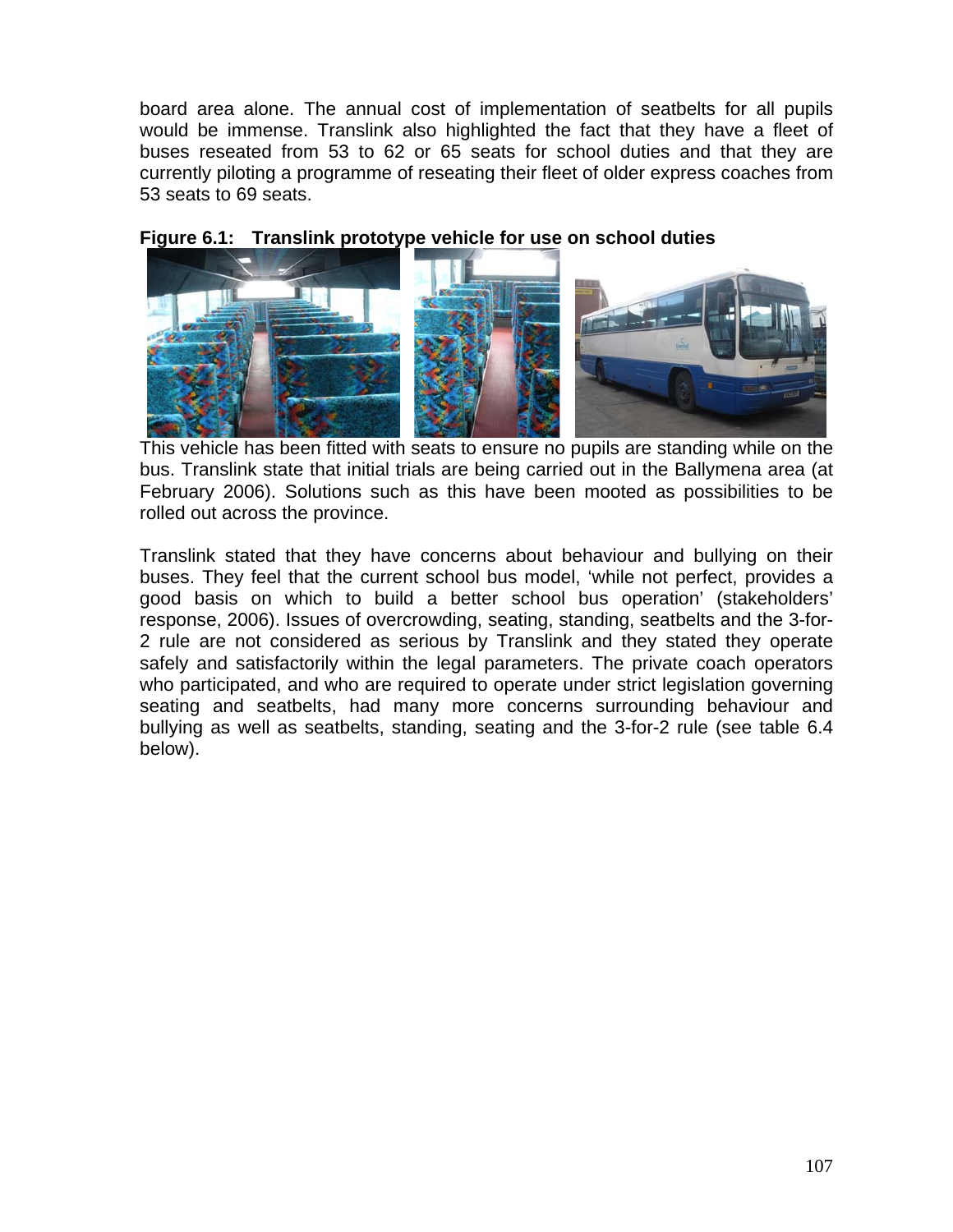|                              | Overcrowding<br>on buses | Behaviour | Seating on<br>buses | $\epsilon$<br>Seatbelts<br>buses | 3 for 2 rule | Standing | Bullying |
|------------------------------|--------------------------|-----------|---------------------|----------------------------------|--------------|----------|----------|
| <b>BELB</b>                  |                          |           |                     |                                  |              |          |          |
| <b>SEELB</b>                 | Y                        | Y         |                     | Y                                | Υ            | Y        | Υ        |
| <b>SELB</b>                  | Y                        | Y         |                     | Y                                | Y            | Y        | Y        |
| <b>NEELB</b>                 |                          |           |                     |                                  |              |          |          |
| <b>WELB</b>                  | Y                        | Y         | Y                   | Y                                | Y            | Y        | Υ        |
| Translink                    |                          | Y         |                     |                                  |              |          | Y        |
| <b>Sustrans</b>              |                          |           |                     |                                  |              |          |          |
| <b>CCMS</b>                  | Υ                        |           | Y                   | Υ                                | Υ            | Υ        |          |
| <b>Childrens' Law Centre</b> | Y                        |           |                     | Υ                                | Y            | Y        | Y        |
| J Donaldson MP MLA           | Y                        |           | Y                   | Υ                                | Υ            | Y        | Υ        |
| S Gardiner MLA               |                          | Υ         |                     | Υ                                | Y            | Y        | Y        |
| W Clyde MLA                  | Y                        | Y         | Y                   | Υ                                | Y            | Y        | Y        |
| <b>Classic Coaches</b>       | Y                        | Y         | Y                   | Υ                                | Y            | Υ        | Y        |
| <b>SJ McDowell</b>           | Y                        | Υ         |                     | Υ                                | Y            | Υ        | Y        |
| <b>Belfast Bus Company</b>   | Y                        | Y         | Y                   | Y                                |              | Y        | Y        |

**Table 6.7 Safety concerns** 

The South Eastern Education and Library Board stated that the major issues for them are behaviour on Translink vehicles and allegations of bullying. These were cited as a reason for children having to have alternative transport provided and paid for by the Education Board. The Western Education and Library Board stated that failure to wear seat belts on buses carrying children who do not attend special needs schools was an issue for their operations. It was felt that they cannot force or coerce children to 'belt up'.

The protection of pupils and bullying were the main issues highlighted by stakeholders with regard to the security of school transport**.** This is an issue of serious concern for bus and taxi operators as it can lead to safety problems, but was cited as a problem for children who walk or cycle to school as well. Sustrans have concerns about road safety issues and they try to address these through their Safe Routes to Schools initiative. Issues such as the lack of crossing facilities, proper cycle and walking paths, speed and volume of traffic are some of the key concerns raised in their work with pupils and parents (stakeholders' response, 2006). Samuel Gardiner MLA (Ulster Unionist, Upper Bann) recently (16<sup>th</sup> January 2005) wrote to the Minister, Angela Smith, regarding school crossing patrols in the SELB area asking for transitional funding in a situation where by the end of January 2005 some 25% of all school crossing patrols in the board area would have been lost – "in the light of this could you (Angela Smith) possibly speak to your colleagues in order to see if earmarked transitional funding could be put in place as part of the transition process from one system to another to cover such sensitive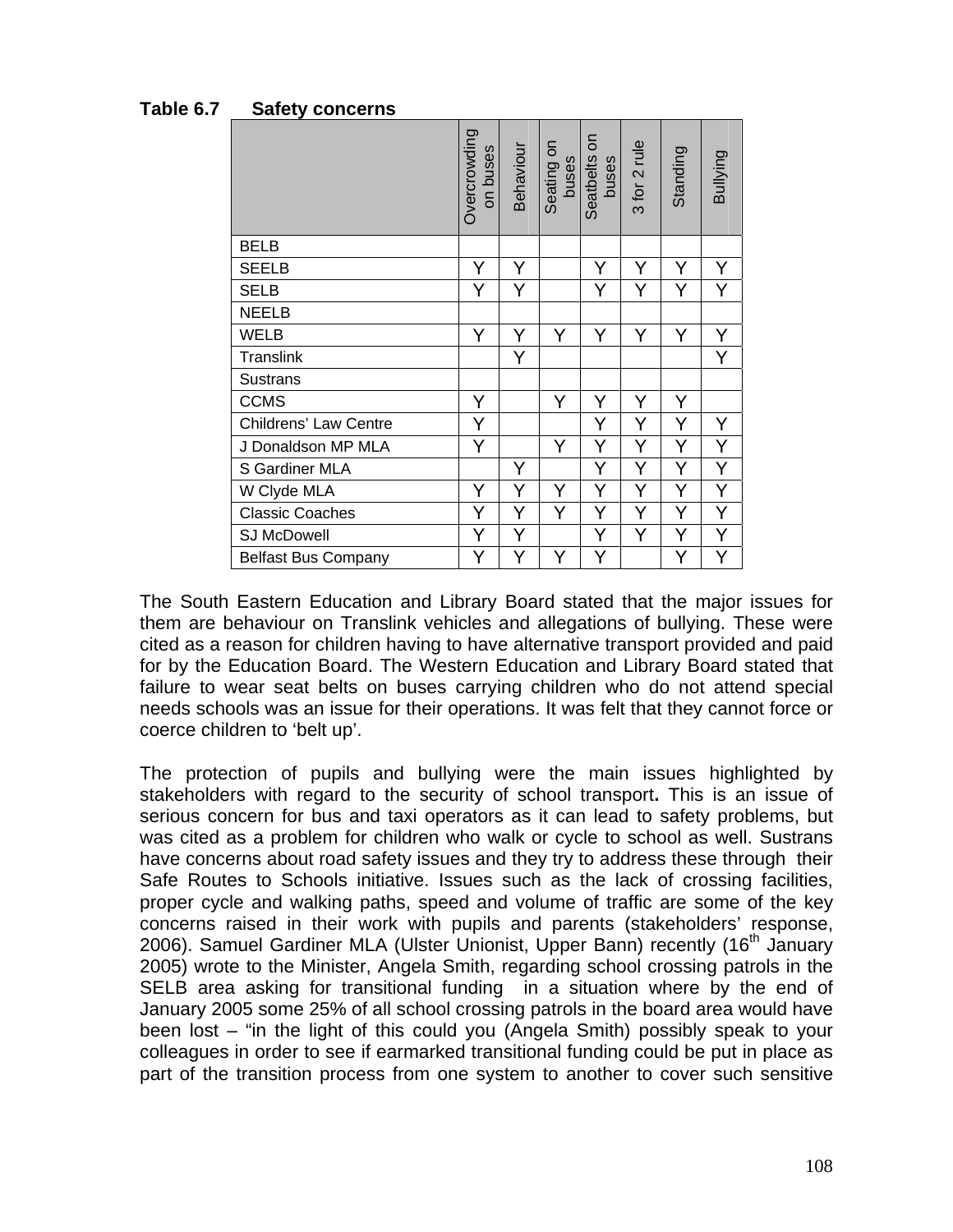issues as school crossing patrols where children's lives are being put needlessly at risk".

The South Eastern Education and Library Board emphasised the responsibility of parents. Most accidents occur when a child leaves the vehicle, not while the child is on board the vehicle (stakeholders' response, 2006). The Western Education and Library Board reported that parents of pupils not entitled to transport assistance and who are seeking transport often request for routes to be changed to provide transport from closer to their home. They also reported that pupils should be able to travel in safety and reasonable comfort and that this is a key aim which they are constantly striving to achieve. Boards should ensure that the number of pupils being carried on their vehicles does not exceed the maximum laid down in the Public Service Vehicles Regulations (stakeholders' response, 2006). Where vehicles are fitted with seatbelts, it was suggested that the Boards should encourage pupils to wear them. In case of board vehicles which are not fitted with seatbelts the Boards all stated that they comply with stringent DOE construction and use regulations which permit children under the age of 14 to be conveyed on the basis of 3 for 2 seating. Their fleets are carefully and regularly serviced by the Board's own engineers to ensure the maintenance of rigorous safety standards.

The Belfast Bus Company provided detailed information about their policies and procedures. The operator stated that the number of passengers being carried must at no time exceed the stated seating capacity of the vehicle being used. Passengers must not stand whilst vehicle is in motion. All gangways and fire exits must remain clear at all times. Passengers travelling in wheelchairs must have the wheelchair properly clamped to the floor using the necessary clamps and personal seatbelt. Drivers must in any circumstances attempt to change the wheel with any passengers in the vehicle. They must arrange to have the puncture repaired as soon as possible. If the driver is involved in an accident which causes damage to any person, other vehicle(s) or any animal no in his/her vehicle, the driver must stop and give name and addresses of himself/herself and the company, registration number etc. The accident must be reported to Police as soon as possible. He/she should record the details of injured passengers. Passengers must be taken to a safe point in the case of a fire. Details of other parties must be obtained. Then the company should be informed. In terms of maintenance of the vehicles, the Belfast Bus company stated that it is the driver's responsibility to ensure the vehicle's oil and water levels are checked daily prior to start of shift. The driver must immediately report fault to the office or Transport Manager.

Security issues are distinct from safety issues and cover elements or experiences that may affect a pupil's personal security, the security or peace of mind of a bus driver or issues that cause concern to the operator. The majority of respondents cited the protection of pupils as a major security concern, while issues and (potential) instances of bullying while enroute to or from school also featured heavily in the concerns of all the stakeholders who responded. Translink only cited two factors that concern them, sectarianism and bullying, while issues related to the wearing of uniforms and the resultant problems that arise between different schools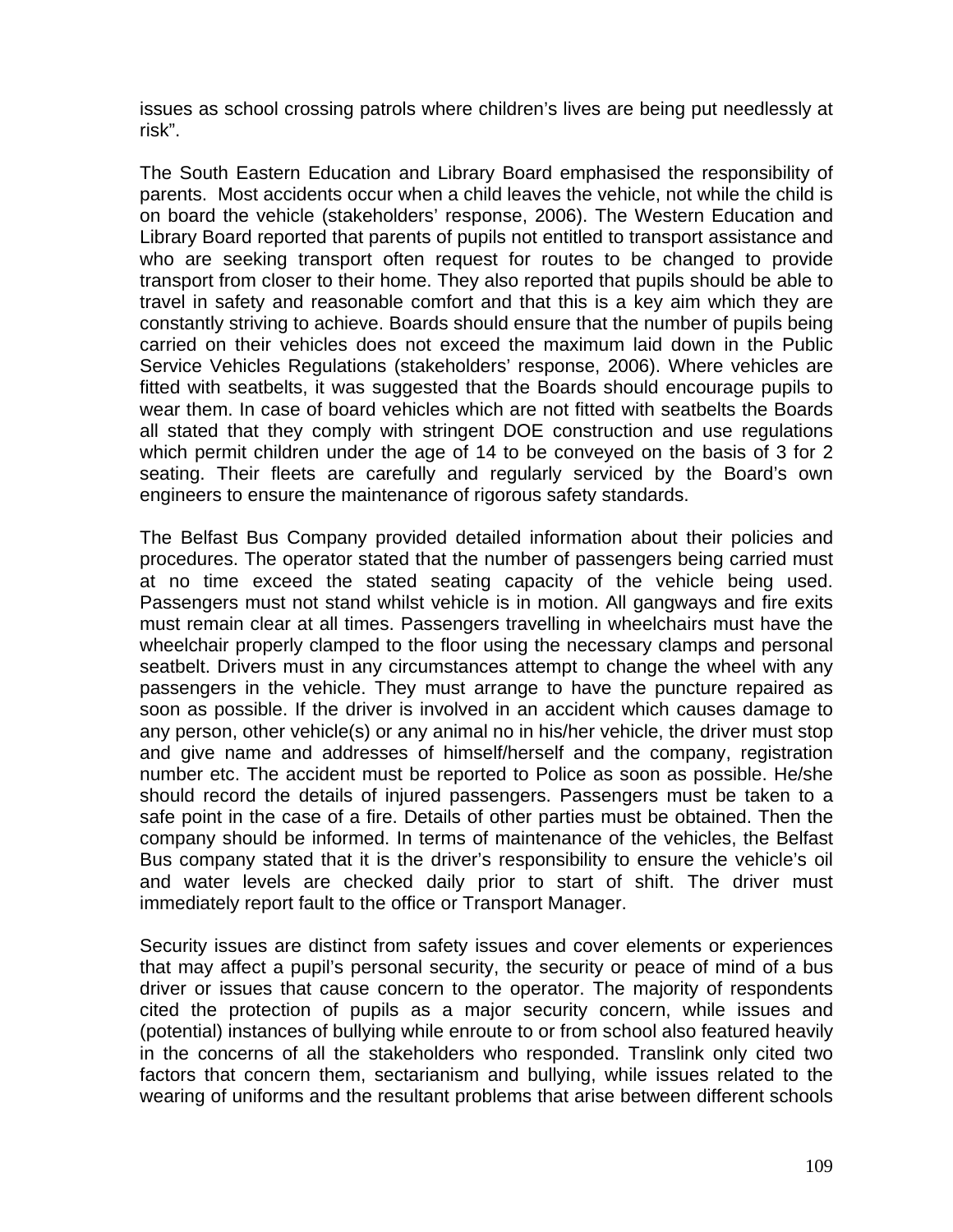featured prominently with Classic Coaches. The politicians who responded were all concerned with the protection of pupils at all times, supervision (particularly on school buses) and bullying. These issues are considered as major problems by many political representatives and many parties have highlighted the need to maintain a high level of pupil protection at all times, especially with regard to the cutbacks in crossing patrols by the Education and Library Boards in 2005. Table 6.7 below illustrates the issues of security highlighted by the stakeholders that responded.

|                              | Protection of<br>pupils | Supervision of<br>pupils | Sectarianism | Uniform issues | Religious issues | Ethnicity issues | Bullying issues         |
|------------------------------|-------------------------|--------------------------|--------------|----------------|------------------|------------------|-------------------------|
| <b>BELB</b>                  | Y                       |                          |              |                |                  |                  | $\overline{Y}$          |
| <b>SEELB</b>                 | Y                       |                          |              |                |                  |                  | Y                       |
| <b>SELB</b>                  | Y                       |                          | Y            |                | Y                | Y                | $\overline{Y}$          |
| <b>NEELB</b>                 | Y                       |                          | Υ            |                |                  |                  | Y                       |
| <b>WELB</b>                  | Y                       |                          | Y            |                |                  |                  | $\overline{\mathsf{Y}}$ |
| <b>Translink</b>             |                         |                          | Y            |                |                  |                  | $\overline{\mathsf{Y}}$ |
| <b>Sustrans</b>              |                         |                          |              |                |                  |                  | $\overline{Y}$          |
| <b>CCMS</b>                  | Y                       |                          |              |                |                  |                  | $\overline{Y}$          |
| <b>Childrens' Law Centre</b> | Y                       |                          |              |                |                  |                  | $\overline{Y}$          |
| J Donaldson MP MLA           | Y                       | Υ                        |              |                |                  |                  | $\overline{Y}$          |
| S Gardiner MLA               | Y                       | Y                        |              |                |                  |                  | $\overline{Y}$          |
| W Clyde MLA                  | Y                       | Y                        |              |                |                  |                  | Y                       |
| <b>Classic Coaches</b>       |                         | Y                        | Y            | Y              |                  | Υ                | Y                       |
| SJ McDowell                  |                         |                          |              |                |                  |                  | Y                       |
| <b>Belfast Bus Company</b>   |                         |                          |              |                |                  |                  | Y                       |

**Table 6.8 Security Issues and Concerns** 

The ELB's have produced guidelines (Education and Library Boards of Northern Ireland, 2004) on the responsibilities of pupils, parents and schools when using school transport services, with the aim of ensuring as safe a level of use as possible. These guidelines are available and have been agreed by all five boards.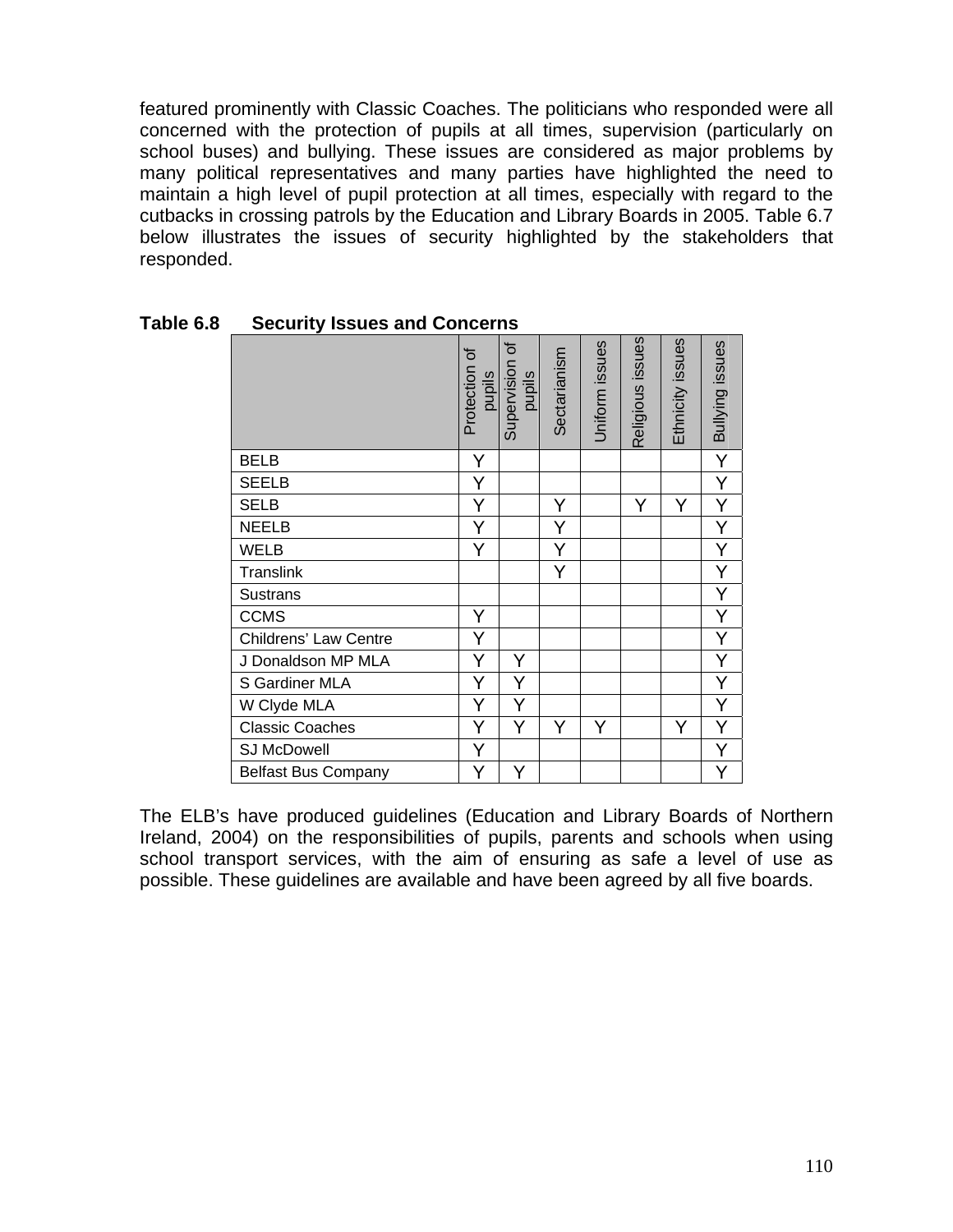| <b>Responsibilities of Pupils, Parents and Schools</b><br>Table 6.9 |  |
|---------------------------------------------------------------------|--|
|---------------------------------------------------------------------|--|

| Pupils' responsibility                                                                                                           | Parents' responsibility                                                                                                   | Schools' responsibility                                                                             |
|----------------------------------------------------------------------------------------------------------------------------------|---------------------------------------------------------------------------------------------------------------------------|-----------------------------------------------------------------------------------------------------|
| Getting from home to school or to<br>the bus stop/pick up point<br>- Leave in plenty of time so as not to                        | <b>Walking to and from the bus stop/pick</b><br><u>up point</u><br>- Be punctual and don't rush                           | Ensure pupils understand rules for<br>safe travel and the consequences if<br>these are not observed |
| rush<br>- Walk on the pavement, don't run<br>- Wear reflective or fluorescent strips to<br>make you more visible                 | - Always accompany young children<br>- Walk the route and talk about the<br>hazards<br>- Teach children about road safety | Encourage pupils to stand back<br>from the kerb when waiting for the<br>bus                         |
| - Walk facing the traffic and in single file<br>where there are no pavements<br>At the bus stop/pick up point                    | Cross the road yourself to meet children<br>- Know the safest route and use it<br>- Do not block bus stops with your car  | Warn pupils about the dangers of<br>distracting the driver's attention                              |
| - Always be conscious of personal<br>safety<br>- Stand at the stop or pick up point and<br>keep well back from the edge of the   |                                                                                                                           | Ensure pupils are released promptly<br>from class and encourage them to<br>go quickly and safely    |
| footpath<br>- Do not play around<br>- Wait until passengers have got off the<br>bus                                              |                                                                                                                           | Work with transport operators and<br>the ELB's                                                      |
| - Get on the bus one at a time and do<br>not push or shove                                                                       |                                                                                                                           | Take a firm line with pupils who<br>misbehave                                                       |
| On the bus or taxi<br>- Do not obstruct the gangway or other<br>seats                                                            | Cycling to the bus stop/pick up point<br>or to school<br>- Make sure your children are proficient                         | Provide safe access to and from the<br>buses                                                        |
| - Behave sensibly and safely<br>- Be still and fasten seatbelts if available<br>- Know where emergency exits are                 | cyclists<br>- Make sure they wear helmets and that<br>the bike is maintained well                                         | Ensure cars are not causes of<br>obstructions and danger                                            |
| - Do not open or play with emergency<br>exits<br>- Avoid confrontation with the driver or                                        | - Make sure there are lights fitted and<br>working                                                                        | Adequate supervision of arrivals<br>and departures                                                  |
| escort<br>- Follow all instructions given in the<br>event of a breakdown or accident                                             |                                                                                                                           | Ensure all pupils<br>onboard<br>are<br>before departure                                             |
| - Consider and treat other passengers<br>with respect<br>- Do not smoke                                                          |                                                                                                                           | Provide transport operators with<br>holiday and closure times                                       |
| Cycling to bus stop/pick up point or<br>to school                                                                                | Driving your children to and from<br><u>school</u>                                                                        | Be consistent with discipline                                                                       |
| - Wear a helmet and make sure your<br>bike is safe<br>- Have lights fitted and working                                           | - Ensure your children wear seatbelts<br>- Take care in the vicinity of the school<br>- Leave plenty of time              | Ensure all buses are not overloaded                                                                 |
| - No loose clothing, wear reflective or<br>fluorescent strips<br>- Have a safe and secure place for your                         | - Stop on the school side of the road<br>- Make sure the children use the door at<br>the pavement side of the car         |                                                                                                     |
| bike at the destination<br><b>Arriving at school</b>                                                                             | - Drop off and collect quickly from a safe<br>location to avoid congestion                                                |                                                                                                     |
| - Do not leave the bus until it stops<br>- Don't push or shove<br>- Use the Green Cross Code when<br>crossing roads at all times | - Do not cause an obstruction<br>- Be considerate of others when parking<br>- Comply with requests made by the<br>school  |                                                                                                     |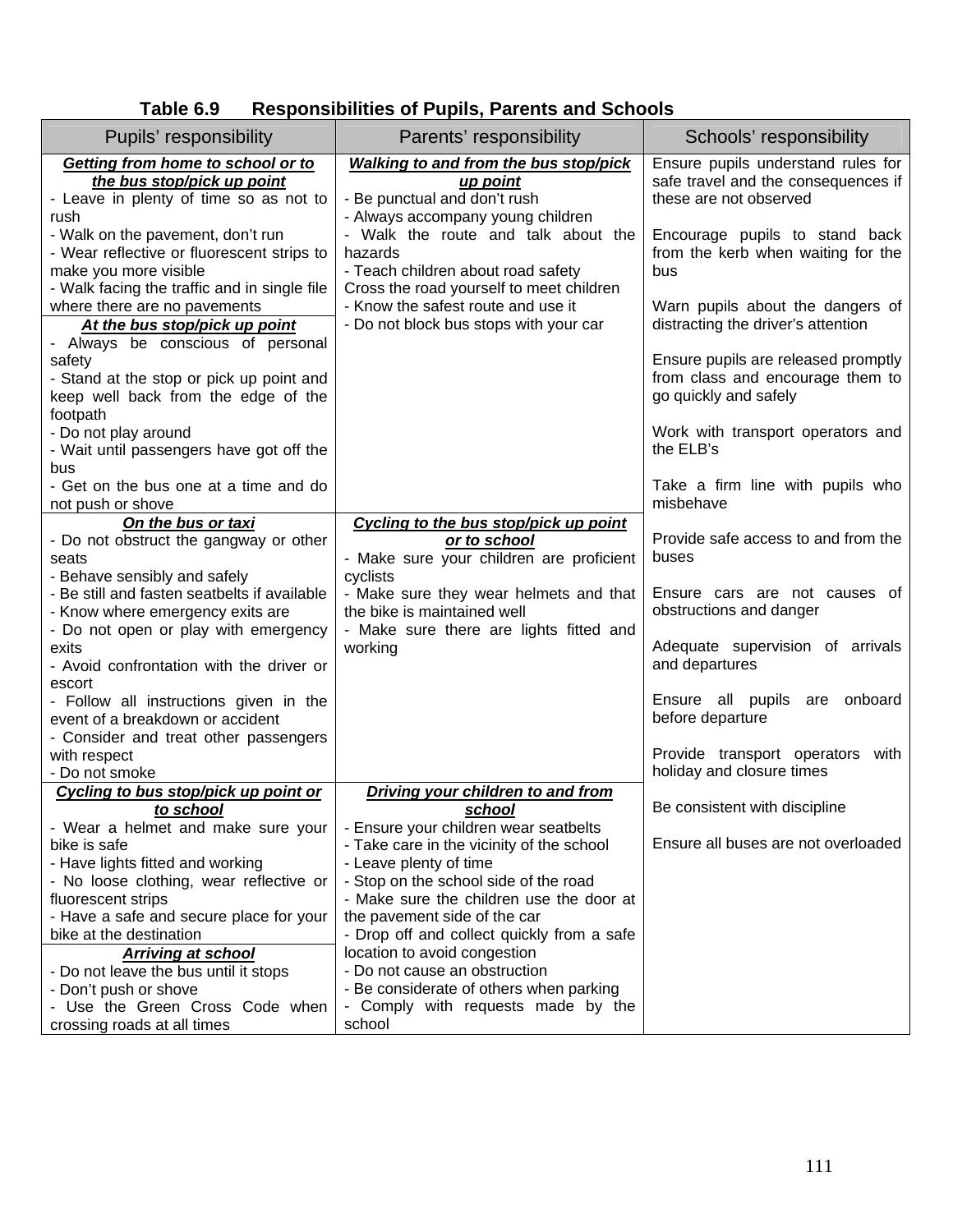# **6.5 Range of Distances, Journey Times and Schools**

Operators and providers stated the range of distances, journey times and schools covered by the transport they provide as given in tables 6.5 and 6.6 below. Distances and journey times recorded by all those operators who competed the survey are widely varying and take into account the number of and different types of schools served, bearing in mind that many children who avail of ELB transport services and those of taxis and private coach or minibus operators travel further to reach schools, especially special schools.

|                        |  | 0-5 miles | 6-10 miles | 11-20 miles | more than 20<br>miles | a mix of these |
|------------------------|--|-----------|------------|-------------|-----------------------|----------------|
| <b>BELB</b>            |  |           |            |             |                       |                |
| <b>Classic Coaches</b> |  |           |            | Y           | Y                     |                |
| <b>SEELB</b>           |  |           |            |             |                       |                |
| <b>SELB</b>            |  |           |            |             |                       |                |
| <b>SJ McDowell</b>     |  |           |            |             |                       |                |
| <b>Translink</b>       |  |           |            |             |                       |                |
| <b>NEELB</b>           |  |           |            |             |                       |                |
| <b>WELB</b>            |  |           |            |             |                       |                |
| Belfast Bus company    |  |           |            |             |                       |                |

**Table 6.10 Distances travelled by operators** 

|                        | less than 15<br>mins | 15-30 mins | 30-45 mins | 45-60 mins | more than 1 h | a mix of these |
|------------------------|----------------------|------------|------------|------------|---------------|----------------|
| <b>BELB</b>            |                      |            |            |            |               | Y              |
| <b>Classic Coaches</b> |                      |            | Y          | Y          | Y             | Y              |
| <b>SEELB</b>           |                      |            |            |            |               |                |
| <b>SELB</b>            |                      |            |            |            |               | Ý              |
| <b>SJ McDowell</b>     |                      |            |            |            |               | Y              |
| Translink              |                      |            |            |            |               |                |
| <b>NEELB</b>           |                      |            |            |            |               | Y              |
| <b>WELB</b>            |                      |            |            |            |               |                |
| Belfast Bus company    |                      |            |            |            |               |                |

Distances are particularly significant in rural areas, especially for transport services provided by and on behalf of the Western Education and Library Board. Many pupils here spend significant times travelling to and from school. The same is true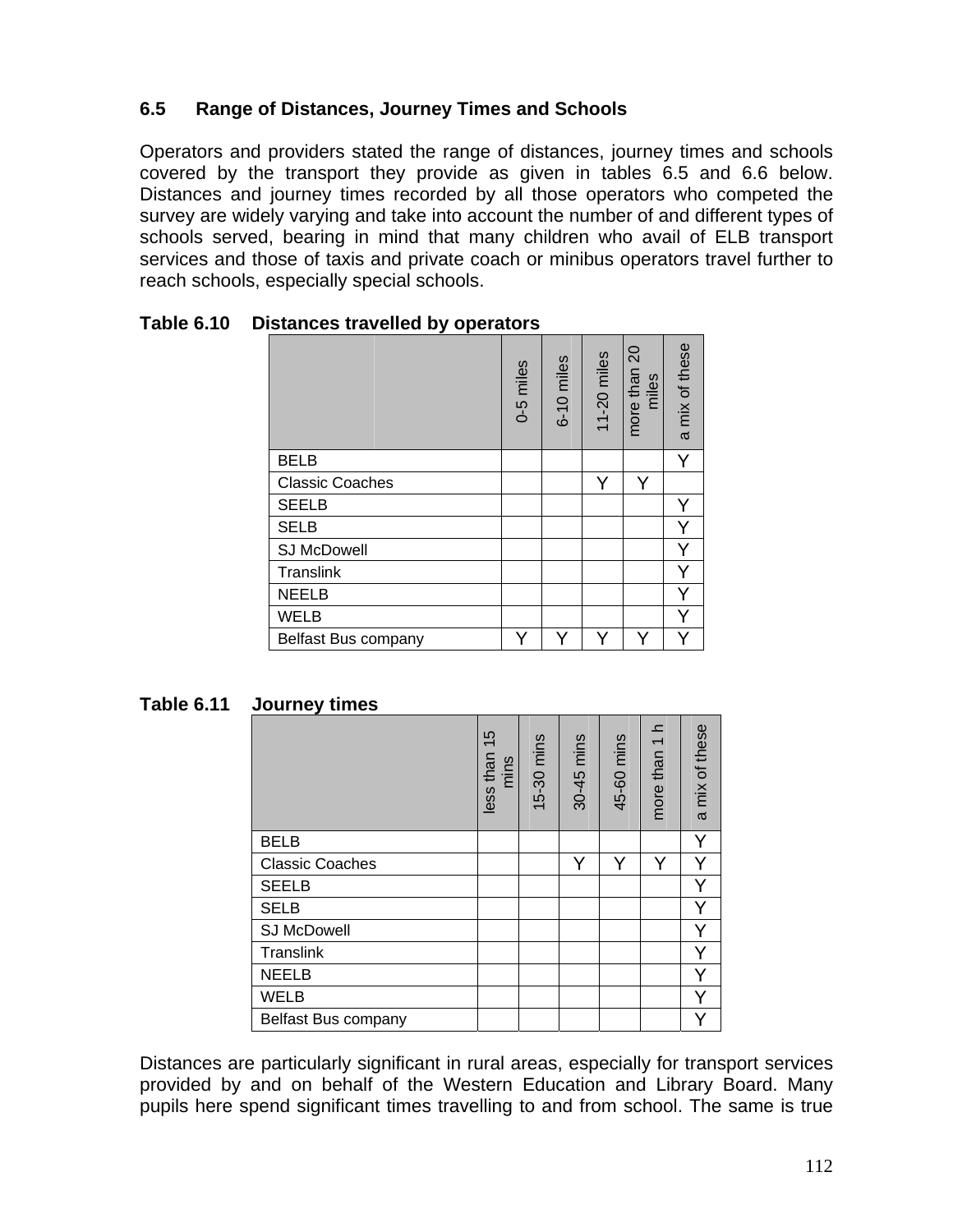of those who travel from many outlying areas to special schools, particularly in the Greater Belfast area with pupils coming from Counties Armagh and Tyrone every day. The figures provided here show that all operators cover both long distance and shorter school trips. It was also highlighted by one respondent that although distances within Belfast tend to be relatively short in comparison with many outlying areas, the corresponding time taken to make the journey is often longer. Concerns were expressed at this, and the increasing time taken to make journeys within urban areas, mainly due to congestion. It was suggested that it is not uncommon for children to be late for school as a result and that times spent onboard the bus or in the vehicle are often excessive, presenting increased safety concerns as the pupils may become restless. This is a particular concern highlighted by those operators (ELB's, private minibus and coach companies and taxi firms) which transport children with special requirements or needs. $1$ 

#### **6.6 Conclusions**

This chapter has provided information from stakeholders – namely operators, political representatives, Education and Library Boards, and non-governmental organisations regarding their views on school transport – their safety concerns, security concerns, capacity issues, procedures and guidelines relating to health and safety, responsibilities of parents, pupils and schools to ensure safer school travel. Many of the concerns may largely be perceived, but are nonetheless, genuine. It remains to be see how the school transport model for Northern Ireland evolves in the future and how these operators and stakeholders views are addressed.

Translink have stated that the issues relating to bus capacity and seatbelts are quite different. It is also suggested that the immense cost and practicality implications arising from moves to prohibit standing and to implement seatbelts on all buses should be considered carefully and separately. The implementation of recommendations by the Northern Ireland Assembly on bus capacity (3 for 2 rule

l

- Metro (within Greater Belfast): 493,875 miles approx Ulsterbus: 3.7 million miles approx Laden mileage
	- Metro (within Greater Belfast): 6.46 million miles approx Ulsterbus: 25.1 million miles approx

<span id="page-16-0"></span> $1$  Note: the mileage calculations are a total mileage as school pupils travel on both dedicated school routes and normal service routes.

Further information was obtained from two operators regarding distances travlled. For Translink the following figures<sup>1</sup> were obtained:

Unladen annual mileage:

This shows significant mileage covered by the company's 1458 buses but, should be noted, that this is not exclusive of school journeys, see footnote.

For the Belfast Bus company the following figures were obtained: Unladen annual mileage: 18000 miles Laden annual mileage: 224000 miles